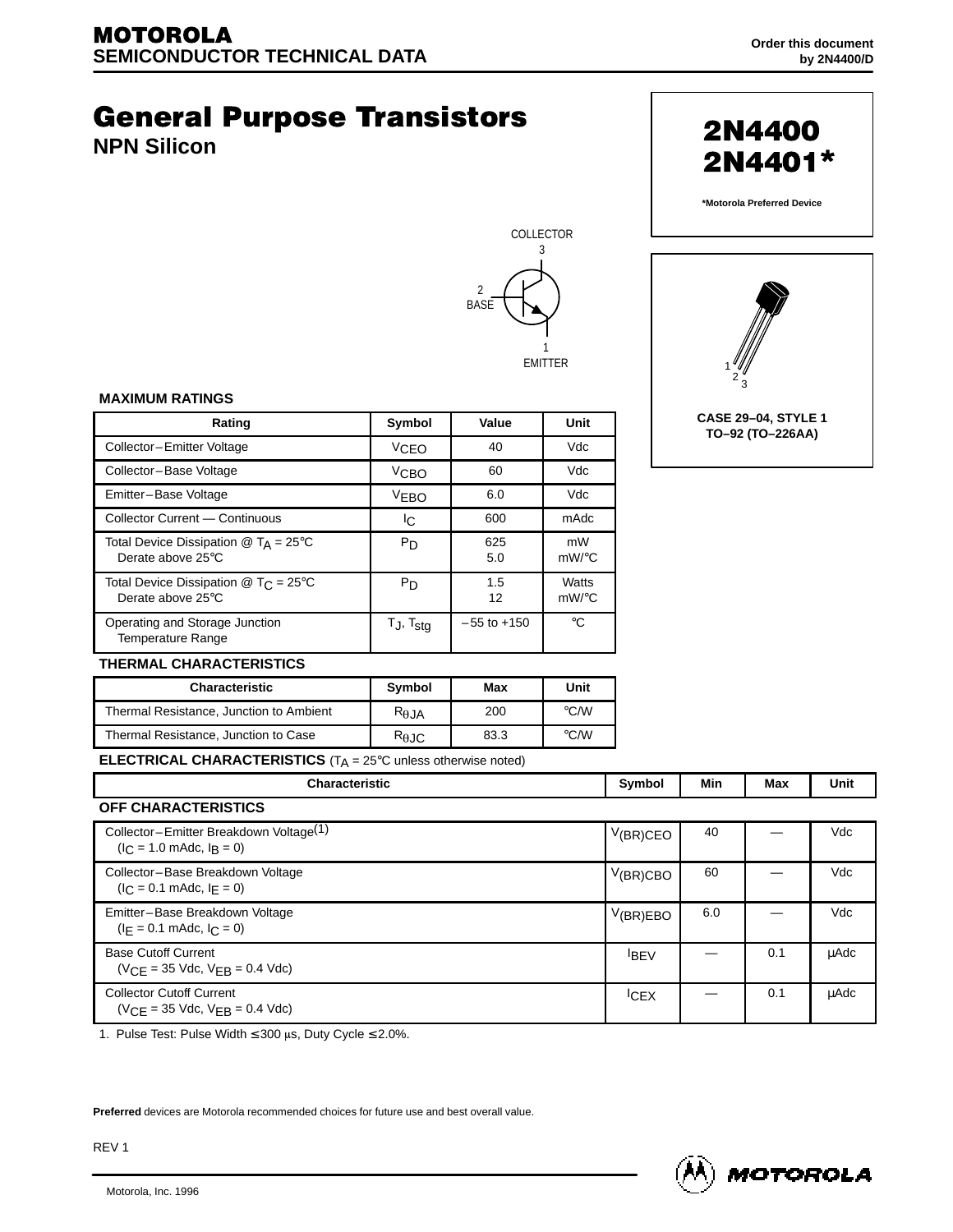# 2N4400 2N4401

#### **ELECTRICAL CHARACTERISTICS** (T<sub>A</sub> = 25°C unless otherwise noted) (Continued)

| <b>Characteristic</b>                                                                                           |                  | Symbol          | Min                      | <b>Max</b>  | <b>Unit</b> |
|-----------------------------------------------------------------------------------------------------------------|------------------|-----------------|--------------------------|-------------|-------------|
| <b>ON CHARACTERISTICS(1)</b>                                                                                    |                  |                 |                          |             |             |
| DC Current Gain<br>$(I_C = 0.1 \text{ m}$ Adc, $V_{CE} = 1.0 \text{ V}$ dc)                                     | 2N4401           | $h_{FE}$        | 20                       |             |             |
| $I_C = 1.0$ mAdc, $V_{CE} = 1.0$ Vdc)                                                                           | 2N4400<br>2N4401 |                 | 20<br>40                 |             |             |
| $(I_C = 10 \text{ m}$ Adc, $V_{CF} = 1.0 \text{ V}$ dc)                                                         | 2N4400<br>2N4401 |                 | 40<br>80                 |             |             |
| $I_C = 150$ mAdc, $V_{C}F = 1.0$ Vdc)                                                                           | 2N4400<br>2N4401 |                 | 50<br>100                | 150<br>300  |             |
| $I_C = 500$ mAdc, $V_{CE} = 2.0$ Vdc)                                                                           | 2N4400<br>2N4401 |                 | 20<br>40                 |             |             |
| Collector-Emitter Saturation Voltage ( $I_C$ = 150 mAdc, $I_B$ = 15 mAdc)<br>$I_C = 500$ mAdc, $I_B = 50$ mAdc) |                  | VCE(sat)        |                          | 0.4<br>0.75 | Vdc         |
| Base-Emitter Saturation Voltage ( $I_C$ = 150 mAdc, $I_R$ = 15 mAdc)<br>$I_C = 500$ mAdc, $I_B = 50$ mAdc)      |                  | VBE(sat)        | 0.75                     | 0.95<br>1.2 | Vdc         |
| <b>SMALL-SIGNAL CHARACTERISTICS</b>                                                                             |                  |                 |                          |             |             |
| Current-Gain - Bandwidth Product<br>$(I_C = 20 \text{ m}$ Adc, $V_{CE} = 10 \text{ V}$ dc, f = 100 MHz)         | 2N4400<br>2N4401 | fτ              | 200<br>250               |             | <b>MHz</b>  |
| Collector-Base Capacitance ( $V_{CB}$ = 5.0 Vdc, $I_E$ = 0, f = 1.0 MHz)                                        |                  | $C_{cb}$        | $\overline{\phantom{0}}$ | 6.5         | pF          |
| Emitter-Base Capacitance ( $V_{EB}$ = 0.5 Vdc, $I_C$ = 0, f = 1.0 MHz)                                          |                  | $C_{eb}$        |                          | 30          | pF          |
| Input Impedance<br>$(I_C = 1.0 \text{ m}$ Adc, $V_{CE} = 10 \text{ Vdc}$ , f = 1.0 kHz)                         | 2N4400<br>2N4401 | h <sub>ie</sub> | 0.5<br>1.0               | 7.5<br>15   | k ohms      |
| Voltage Feedback Ratio ( $I_C = 1.0$ mAdc, $V_{CE} = 10$ Vdc, $f = 1.0$ kHz)                                    |                  | h <sub>re</sub> | 0.1                      | 8.0         | $X 10^{-4}$ |
| Small-Signal Current Gain<br>$(I_C = 1.0 \text{ m}$ Adc, $V_{CE} = 10 \text{ Vdc}, f = 1.0 \text{ kHz}$         | 2N4400<br>2N4401 | h <sub>fe</sub> | 20<br>40                 | 250<br>500  |             |

# Output Admittance ( $I_C = 1.0$  mAdc,  $V_{CE} = 10$  Vdc, f = 1.0 kHz) h<sub>oe</sub> 1.0  $h_{0e}$  1.0 30 µmhos **SWITCHING CHARACTERISTICS**

| Delay Time   | $(V_{CC} = 30$ Vdc, $V_{BE} = 2.0$ Vdc,<br>$I_C = 150$ mAdc, $I_{R1} = 15$ mAdc) | ٢d | 15  | ns |
|--------------|----------------------------------------------------------------------------------|----|-----|----|
| Rise Time    |                                                                                  |    | 20  | ns |
| Storage Time | $(V_{CC} = 30$ Vdc, $I_C = 150$ mAdc,<br>$I_{B1} = I_{B2} = 15$ mAdc)            | ις | 225 | ns |
| Fall Time    |                                                                                  |    | 30  | ns |

1. Pulse Test: Pulse Width  $\leq 300$  µs, Duty Cycle  $\leq 2.0\%$ .

# **SWITCHING TIME EQUIVALENT TEST CIRCUITS**



# Figure 1. Turn–On Time **Figure 2. Turn–Off Time**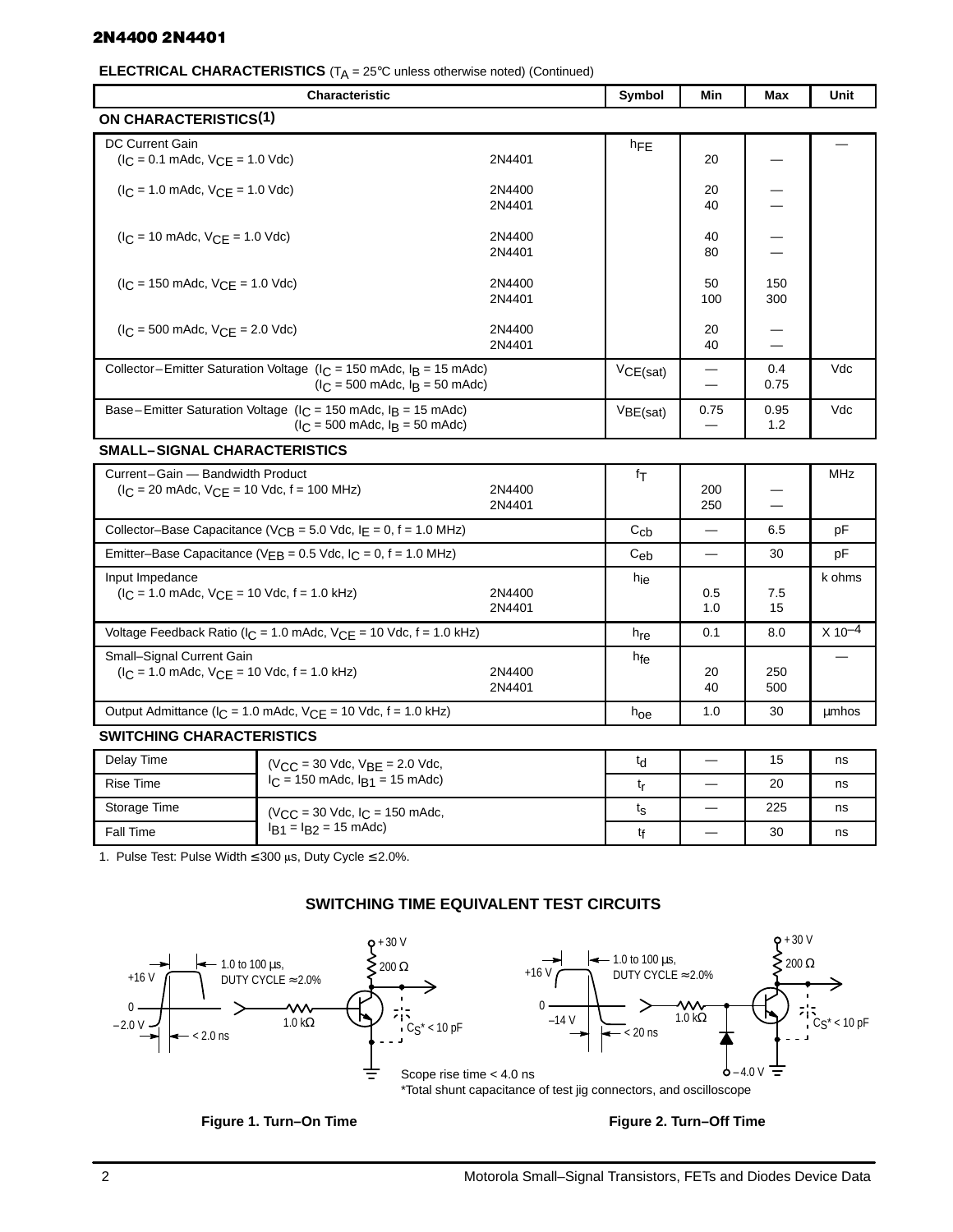#### **TRANSIENT CHARACTERISTICS**

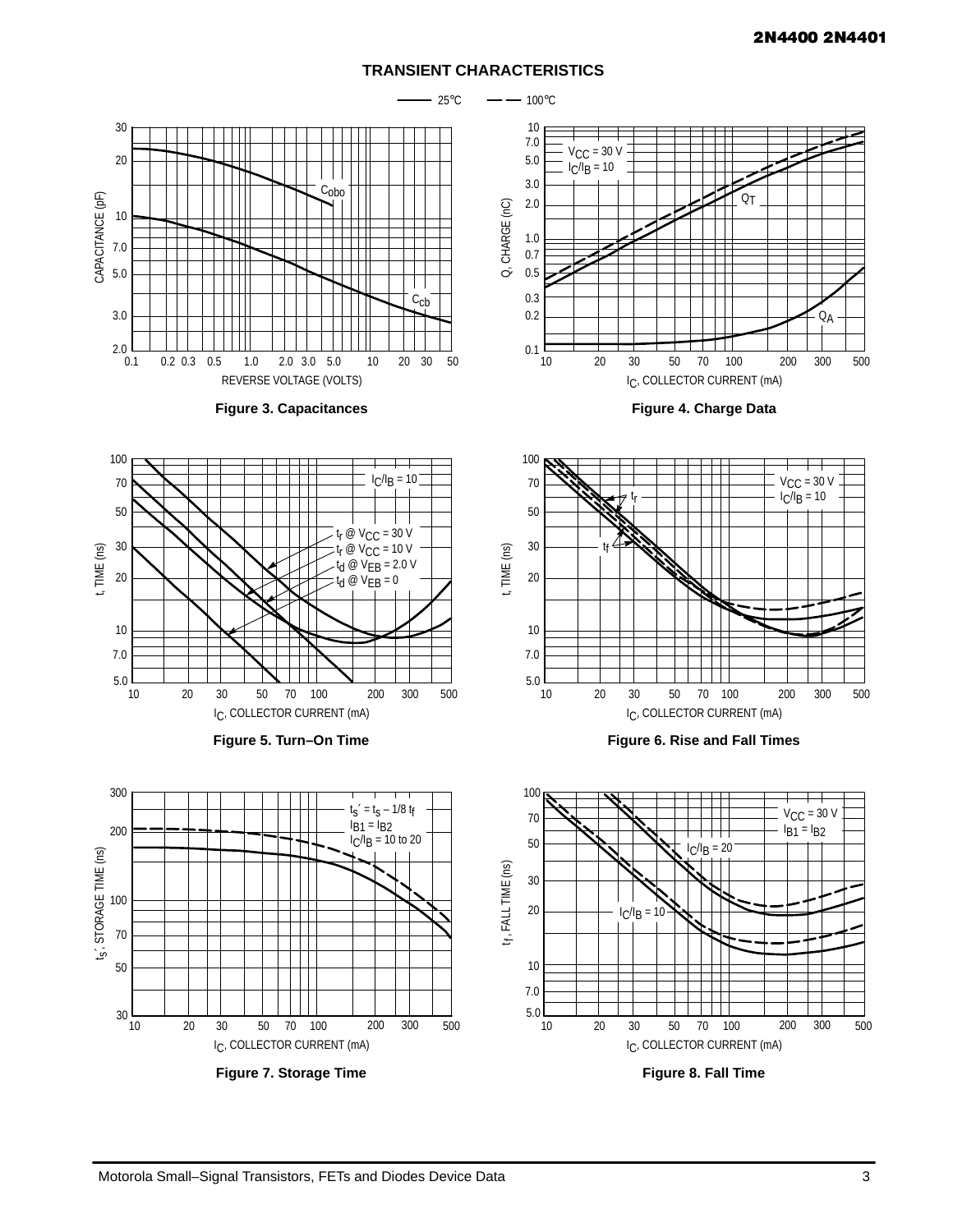

**SMALL–SIGNAL CHARACTERISTICS**

**Figure 9. Frequency Effects**

**Figure 10. Source Resistance Effects**

**h PARAMETERS**  $VCE = 10$  Vdc,  $f = 1.0$  kHz,  $T_A = 25$ °C





![](_page_3_Figure_7.jpeg)

![](_page_3_Figure_8.jpeg)

![](_page_3_Figure_9.jpeg)

selected from both the 2N4400 and 2N4401 lines, and the same units were used to develop the correspondingly num-

![](_page_3_Figure_10.jpeg)

![](_page_3_Figure_11.jpeg)

![](_page_3_Figure_12.jpeg)

10 h <sub>re</sub> , VOLTAGE FEEDBACK RATIO (X 10<sup>-4</sup> ) VOLTAGE FEEDBACK RATIO (X 10-4) 7.0 5.0 2N4401 UNIT 1 2N4401 UNIT 2 3.0 2N4400 UNIT 1 2.0 2N4400 UNIT 2 1.0 0.7 0.5  $h_{\text{re}}$ , 0.3  $0.2$   $-$ <br>0.1 0.1 0.2 0.5 0.7 1.0 0.3 2.0 3.0 10 5.0 7.0 IC, COLLECTOR CURRENT (mA)

![](_page_3_Figure_14.jpeg)

![](_page_3_Figure_15.jpeg)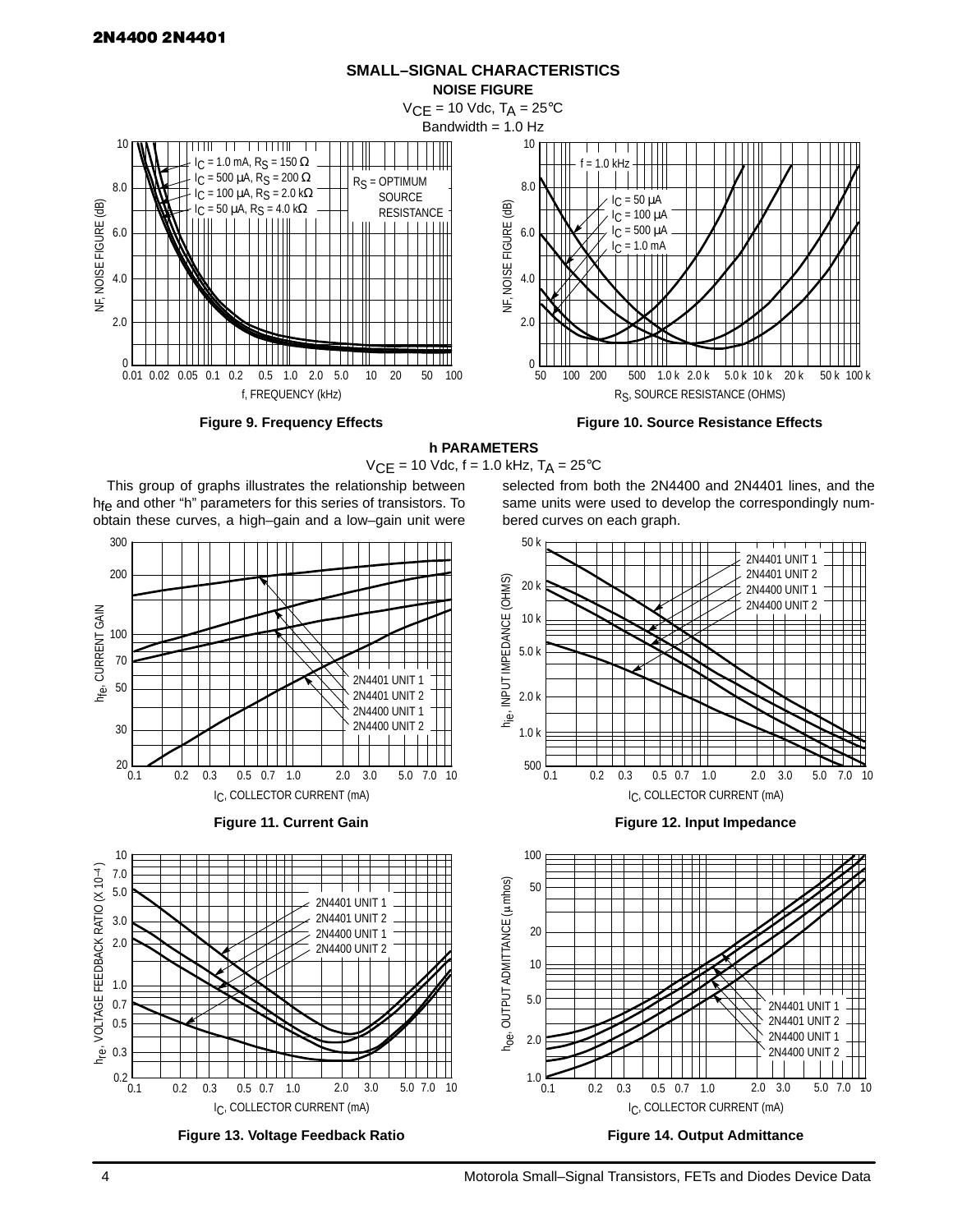# **STATIC CHARACTERISTICS**

![](_page_4_Figure_2.jpeg)

![](_page_4_Figure_3.jpeg)

![](_page_4_Figure_4.jpeg)

![](_page_4_Figure_5.jpeg)

![](_page_4_Figure_6.jpeg)

**Figure 17. "On" Voltages**

![](_page_4_Figure_8.jpeg)

**Figure 18. Temperature Coefficients**